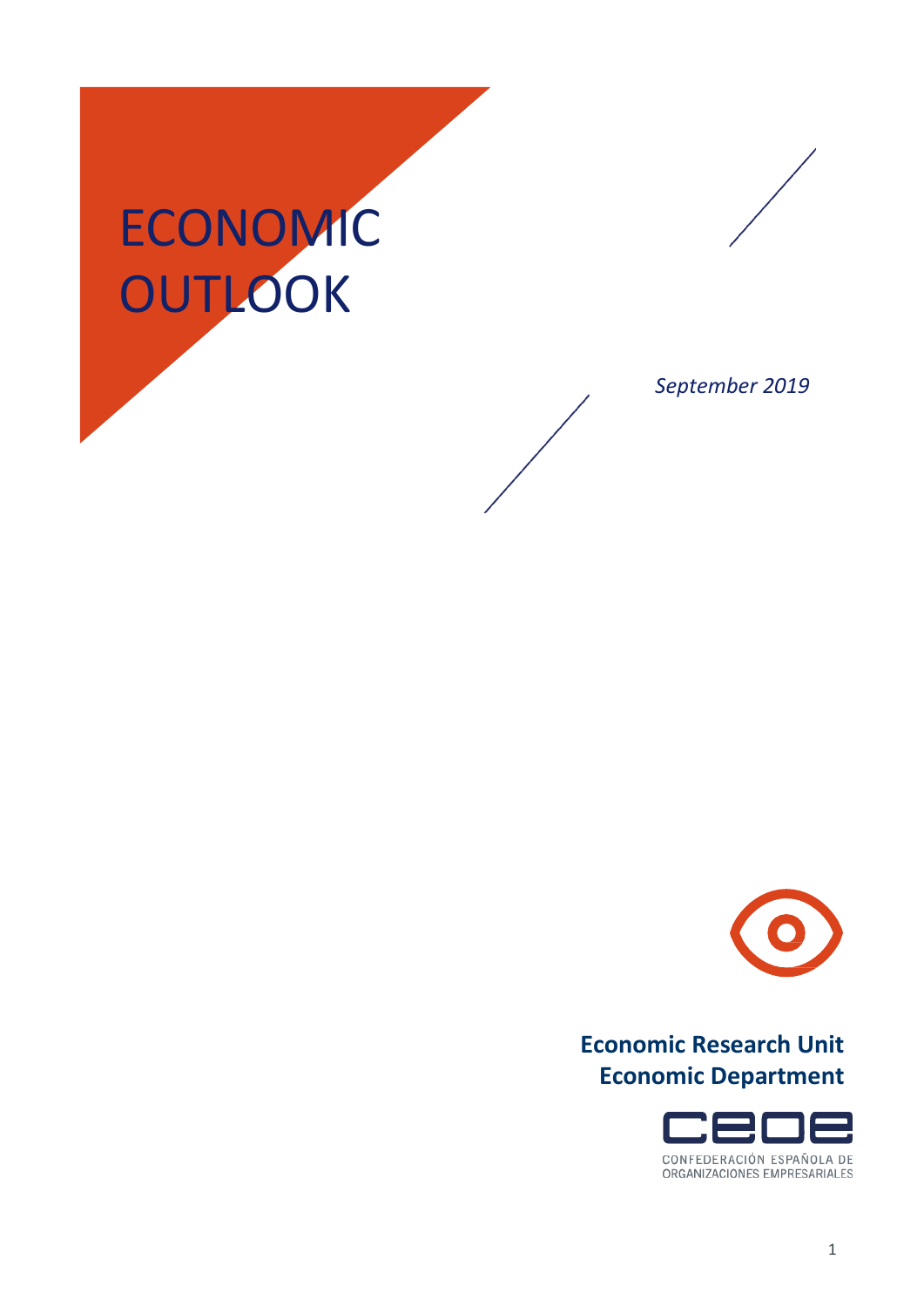## ECONOMIC OUTLOOK

Economic and political uncertainty have increased over the summer on several fronts. First of all, there has been a new episode in the **USA-China** tariff war, following eighteen months of disputes<sup>1</sup>. At the end of July, President Donald Trump announced a 15% tariff on Chinese imports worth \$112 billion, effective from September 1. The Asian country did not take long to respond and, at the beginning of August, it allowed the Yuan to depreciate to the lowest exchange rate since 2008, and forbade the purchase of any U.S. agricultural products by its public companies. In addition, in mid-October there will be a further increase in tariffs from 25 to 30% on Chinese imports worth \$250 billion.

Another open front is the **United Kingdom**. The economic consequences of Brexit are coupled with the country's political situation, following Boris Johnson's decision to suspend the British Parliament and the House of Commons' rejection to a hard Brexit, with a majority of British MPs having initiated proceedings for an Act with the aim of avoiding a hard exit from the EU on October 31. The draft legislation requires the request for an extension from Brussels until January 31, 2020, provided that the British government and the European authorities do not reach an agreement in October for an organized exit. Amidst this backdrop, the pound has depreciated against the dollar to below \$1.20.

In Latin America, the spotlight is centred on **Argentina**. In late August, the Argentine government imposed a series of exchange rate restrictions with the aim of putting a halt to the devaluation of the peso against the dollar and the flight of capital, after several weeks of severe financial turmoil. In addition to the economic recession in which the country is immersed, this situation was triggered by the results of the primary elections held in August, when Peronist and presidential candidate Alberto Fernández got almost 48% of the votes, exceeding by far the 31.8% obtained by Macri.

Added to all of the above are the recent attacks on Saudi Arabia's oil industry and the possible increase in **oil** prices as a result. In fact, Brent oil recorded a strong rebound in the days that followed, reflecting fear of a significant cut in supply, and not just in the short term.

The bias change in the monetary policy of the main **central banks** has been confirmed. At the end of July, the Fed cut its benchmark interest rates from 2.5%-2.25% to 2.25%-2.00%, citing as its main reasons the impact on the US economy of the risks inherent to the global economic outlook, the trade war and the lower inflationary pressures. Meanwhile, the ECB waited until September to announce new measures: a cut in its interest rate on the deposit facility (the interest rate it charges banks for their deposits) from -0.40% to -0.50%; the resumption of the asset purchase programme (20 billion per month); and finally, the pledge that they will not hike interest rates until inflation reaches the target rate.

In light of the **increase in global risk and the bias change in monetary policy**, investors have taken refuge in sovereign bonds. Thus, the yield on the 10-year Spanish bond broke the 0.20% level on the downside. Likewise, the German bund continued falling and hit -0.6% in mid-September. Another of the safe-haven assets par excellence, gold, continued its upward trend and has consolidated at the highest price since 2013.

<sup>&</sup>lt;sup>1</sup> See box 1 in report "The trade war between the USA and China: chronology and impact in global growth"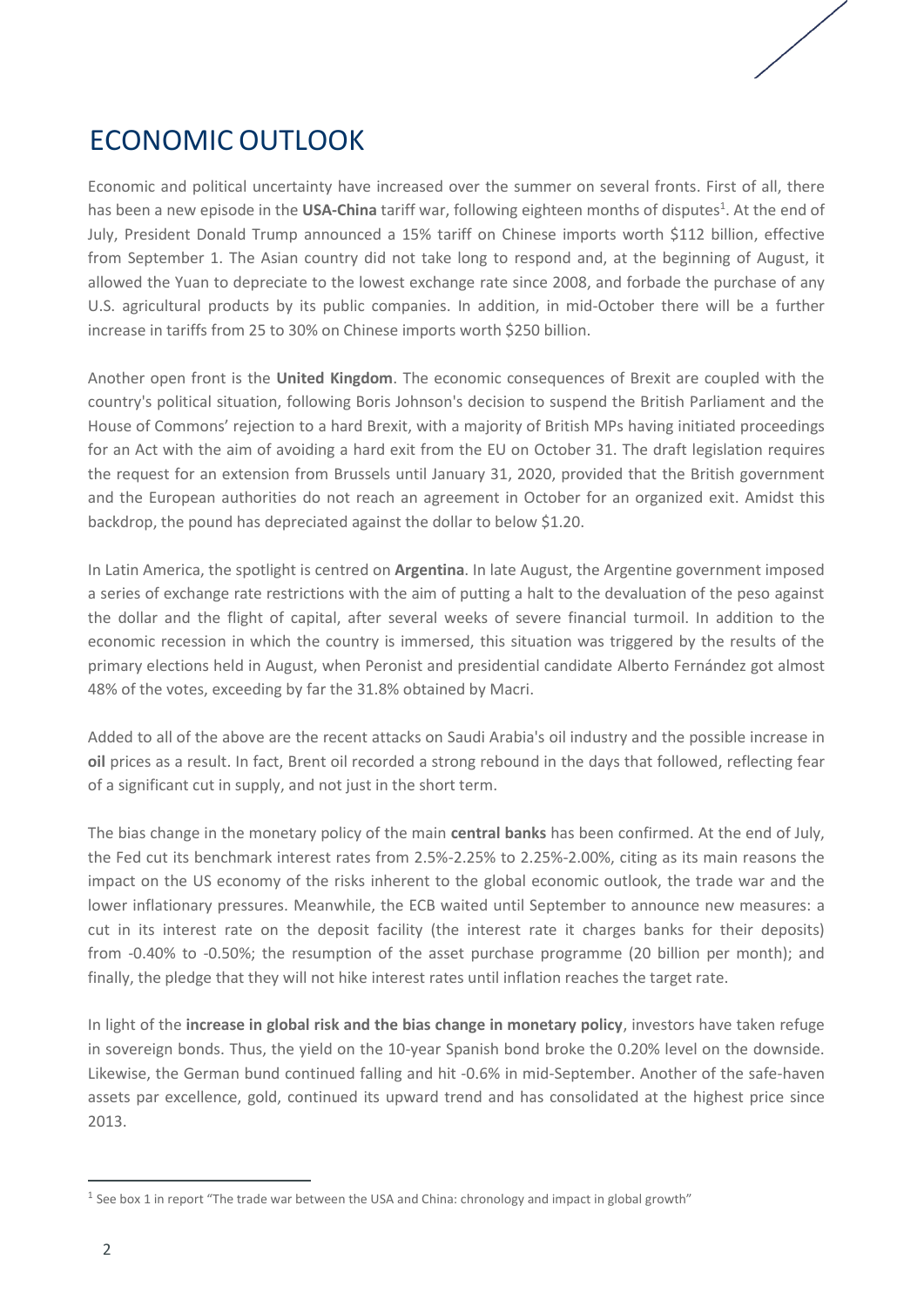In **Spain,** the economic slowdown in both activity and employment is consolidating. The increase in GDP growth in Q2 was 0.5% and the year-on-year rate was 2.1%. If this figure is confirmed at the end of September, these are the lowest rates since 2014.

The slower progress in activity could have been a determining factor in the evolution of **employment**. The data pertaining to the Labour Force Survey for Q2 confirms the lower momentum of the labour market, with a quarterly increase in employment of 333,800 people, setting the year-on-year rate at 2.4% (vs. 3.2% in Q1). The number of people registered with the Social Security in July and August confirms this loss of employment dynamism, with an increase of 15,514 in July, the second lowest in the historical series for said month, and a decrease of 212,984 people in August, the worst record since 2008. Although the number of people registered with the Social Security. is reaching historical highs (19.5 million in July), job creation is clearly on a decreasing trend. In fact, CEOE's Economic Research Unit forecasts a quarterly rate for the seasonally-adjusted number of contributors of 0.3% in Q3, less than half than the previous 0.7%.

In this context of economic slowdown, **inflation** is advancing at particularly moderate rates. The CPI for August increased 0.3% year-on-year, with the underlying standing at 0.9%. Unit labour costs, however, registered a 2.3% increase in Q2, which could imply a loss of competitiveness for the Spanish economy if the differential with our main trading partners becomes positive.

**The outlook for the end of 2019 and for next year points to the continuation of a scenario of moderation in activity and employment and, therefore, lower growth**. The intensity of the expected slowdown will depend on whether or not the latent risks present this fall end up becoming a reality, namely, on the external front, the final outcome of the Brexit and the escalation of trade tensions between the US and China and their effect on Europe. Moreover, we should keep an eye on any developments in the Eurozone. Our main foreign market is registering lower growth, with exports exposed to risks, and there are many open fronts in the political situation of several countries. And finally, it is worth pointing out the crisis in Argentina and its possible impact on Latin America, given the presence of Spanish companies in the region, as well as the possible rise in oil prices. At a national level, the factors that may have the highest impact on the progress of the economy in the short term are whether an agreement to form a government finally comes through and what measures may be implemented (although institutional paralysis is also relevant), as well as the situation in Catalonia.

According to the Funcas Forecast Panel, the expected growth of Spanish GDP for 2019 is 2.2%. However, two factors must be taken into account:

- 1. The revised Annual National Accounts data (published on the closing date of this report) have shown that the slowdown in recent years has been more intense than expected. In fact, the increase in GDP in 2018 was 2.4%, compared to the 2.6% initially estimated.
- 2. It must be considered that the quarterly GDP growth of the first quarter of 2019 has also been revised downwards to 0.5% from 0.7% and this 0.5% rate is maintained in the second. The pace of progress of the activity and employment indicators published in the third quarter point to a continuity in the deceleration process.

Therefore, from both factors it could be deduced that **the growth of the Spanish economy in 2019 would be around 2.0% -2.1%, according to CEOE estimates.**